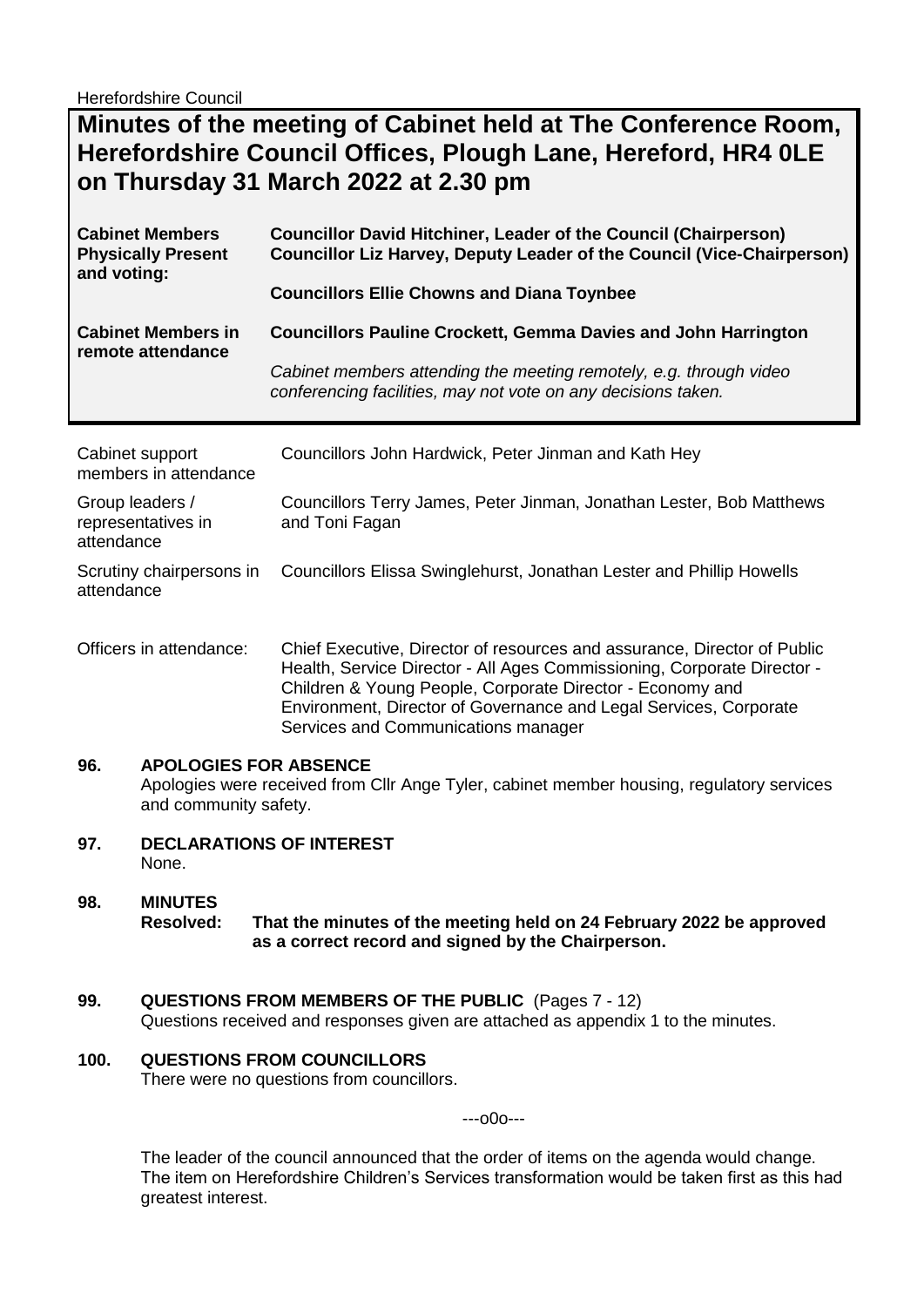#### **101. HEREFORDSHIRE CHILDREN'S SERVICES TRANSFORMATION**

The cabinet member children and families introduced the item. She summarised the requested investment from the Financial Resilience Reserve, a total of £11.49m to support the ongoing delivery of the Children's Services Improvement Plan. This funding would be allocated in two tranches, with £5m in tranche one from April 2022 and a further £6.49m from July 2022, with detail on progress to be reported back to Cabinet. The cabinet member thanked councillors who had attended recent presentations for their comments and challenges and also thanked officers for their work in putting together the investment proposal.

The cabinet member summarised the previous investment made in children's services, the importance of ensuring the momentum was maintained and the key objectives of this additional investment proposal.

The corporate director for children and families spoke on the need for significant improvement, the progress that had been made over the past year in stabilising the service and understanding the challenges and the next stages in transforming the service. Improvements were starting to be seen in a number of areas but this needed to be maintained and embedded. It was expected that the transformation would take three years overall.

The corporate director then set out the key points of the proposals and explained the governance surrounding future decisions.

Cabinet members discussed the proposals and it was noted that:

- This represented a significant investment in children's services and showed the importance placed on addressing the issues that had been identified;
- It was important to address recruitment and retention:
- The scale of the investment was more than double what had originally been expected but this reflected the scale of the work required and was in keeping with the level of spend in other councils going through similar improvement journeys;
- Areas of deprivation in the county create huge social problems and it would not be just for children's services to address these, but would also involve public health, education providers and other services;
- All councillors had supported the implementation of the improvement strategy for children's services and it was hoped that they would understand the need for this investment and support it.

The chairperson of the children and young people scrutiny committee spoke on the report. The committee had not yet scrutinised the investment but the chair and vice chair had discussed the proposal and supported it in principle. He commented that it was realistic to say that a three year period was required to deliver sustained improvement and that increased capacity was needed to deliver the improvement plan. Good project management was critical to ensure that improvement and it was also important to keep councillors informed about progress.

Responding to points raised by the scrutiny chairperson, officers confirmed that the grant of £1.7m from the Department for Education had mostly been used to support increased improvement activity including scoping of some of the early help services. They also confirmed that progress would be reported back to Cabinet quarterly and that all councillors would receive updates bi-monthly. An independent assurance review and challenge system was also being set up.

Group leaders gave the views and queries from their groups. It was noted that: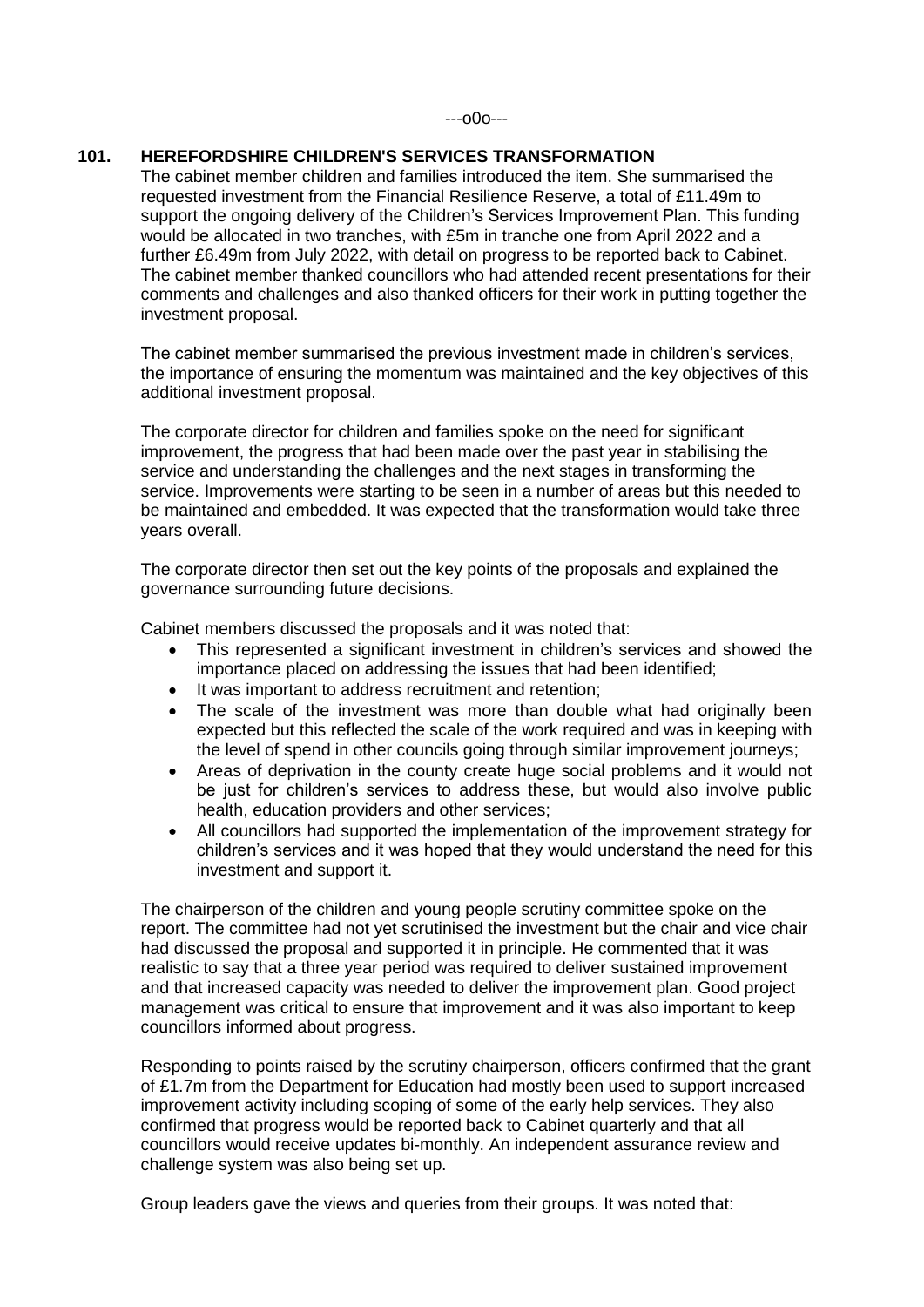- Investment in improvements to the service needed to be supported but value for money had to be demonstrated;
- It was important that the investment showed results and that there was accountability through the project management and assurance systems;
- It was a pity that the detailed proposal had not been available when the budget was scrutinised at the start of the year, briefings had been provided to all councillors as soon as possible once the proposal had been finalised;
- The financial resilience reserve would cover the requested investment and the S151 officer was comfortable that the council had sufficient other reserves;
- Benchmarking against other councils was important to understand what comparator councils were spending and how Herefordshire services compared;
- Early help services had to be part of the solution, a broad partnership approach would provide wider support;
- The council wanted to increase the number of permanent staff as while agency staff were good, the costs were significant;
- Recruitment of social workers remained difficult due to a lack of experienced social workers in the market, the council was looking at options including approaching retired staff and developing staff within the council;
- The reintroduction of service managers had already delivered significant improvement as a result of frequent and good quality supervision;
- Average caseloads were given as mean data and officers were examining how these figures could be presented better, the majority of teams were seeing reduced average caseloads and most good and outstanding councils typically had caseloads of 15 to 18 cases;
- There was support and gratitude for the social work teams and the difficult job they did.

#### **It was resolved that:**

- **a) The drawdown of up to £11.49m from the Financial Resilience Reserve, in two tranches as laid out above, is approved to support resourcing the transformation stage of children's services; and**
- **b) Cabinet note the increased base budget requirement for 2023/24 onwards.**

## **102. DELIVERY PLAN 2022/23**

The cabinet member finance, corporate services and planning introduced the report. She explained that the delivery plan sets out what had been achieved in the last 2 years, taking account of the pandemic and severe weather events, and the key objectives for the year ahead. It should be noted that the council's routine business as usual continued alongside the projects set out in the delivery plan.

Cabinet members spoke to highlight key areas of progress and objectives for the year ahead in their portfolio areas. They thanked officers for their work over the period of the previous plan and for the comprehensive forward planning for the new delivery plan.

Group leaders gave their comments and questions on the report. It was noted that:

- Works to repair the Shirehall would take time due to the nature of the historic building, the council was working closely with the court service to make sure relationships were maintained during the period of closure;
- The delivery of superfast broadband to 93% of premises represented a number of years of investment;
- Having less than 1% of waste going to landfill was a huge achievement;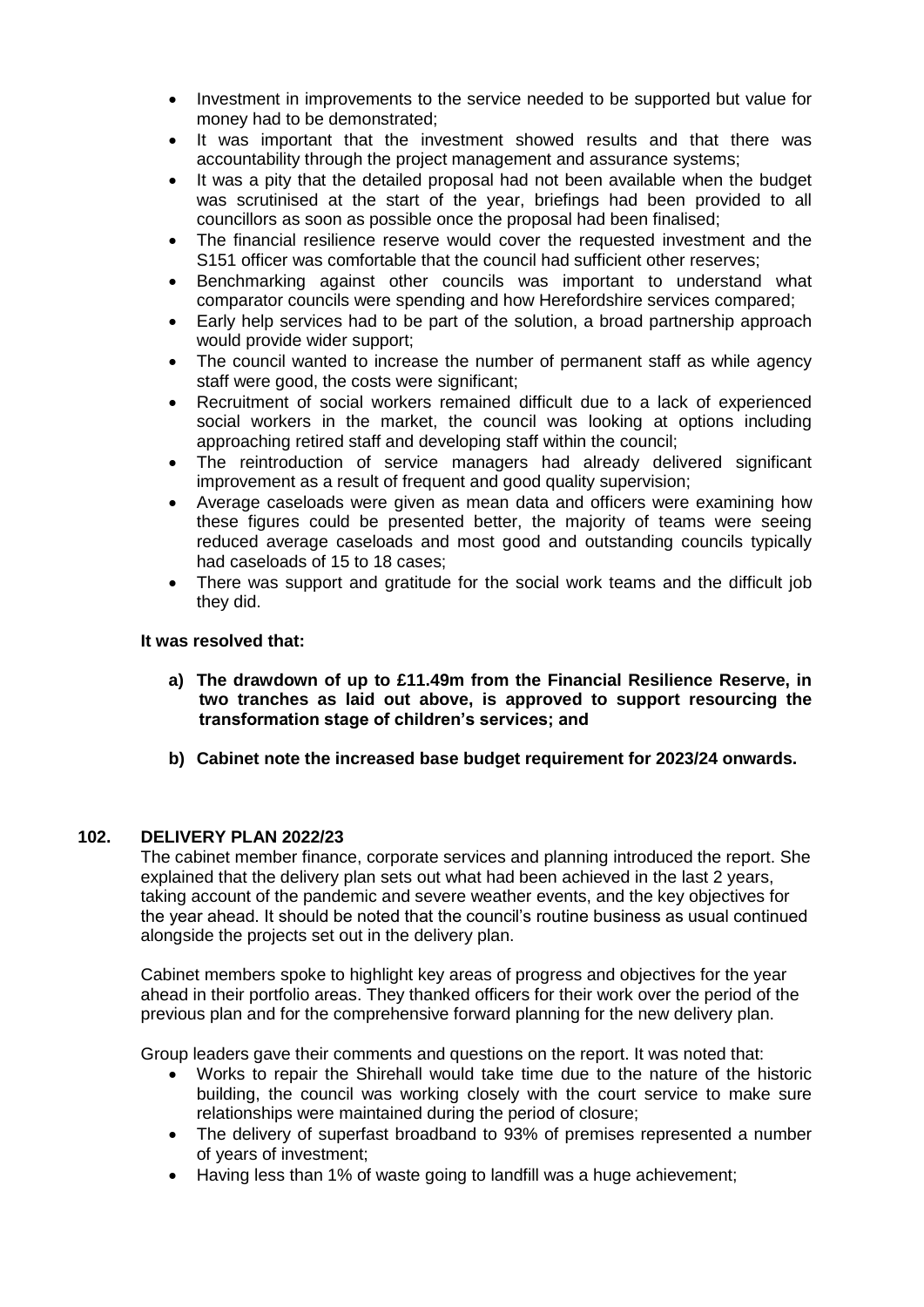- Not all of the flats at Station Approach were currently occupied but this was for City Heart to manage and there had not been any request for payment of rents from the council;
- The report was well laid out and easy to digest;
- The achievements of the last 2 years had been shaped to a degree by events such as the pandemic, the council had reacted well to the challenges posed and would need to continue to be resilient.

#### **It was resolved that:**

#### **a) Cabinet approves the Delivery Plan, as set out in appendix A.**

## **103. COMMUNICATIONS STRATEGY 2022-2025**

The leader of the council introduced the report. He highlighted key points in relation to the strategy and accompanying protocols and principles and noted that:

- the previous strategy had expired in 2020 and it was appropriate to have a new start with the new delivery plan;
- the functions of the strategy were in line with the government guidelines to help residents and stakeholders feel informed and engage with them;
- the strategy linked to key objectives and messages in the county plan.

The head of communications explained that:

- the strategy was based on the principles of good strategic communication;
- it established a framework for proactive communications work with greater focus on campaign-led activity, stakeholder engagement and internal communications;
- the corporate narrative had been developed working with cabinet members, senior officers and a communications advisor from the local government association;
- feedback provided as part of the consultation on the strategy was attached to the report.

Cabinet members discussed the report and welcomed the continuation of the Herefordshire Now publication as it was important to still have something physical to distribute.

Group leaders generally welcomed the strategy and supported the continued provision of hard copy information for those without access to the internet. It was important to provide information to residents and stakeholders so they could engage with the council.

Some minor amendments to the wording of the strategy were suggested during the discussion. It was noted that the head of communications would make minor alterations and corrections to the documents as necessary, in consultation with the cabinet member, housing, regulatory services and community safety, before final versions were published.

#### **With this caveat, it was resolved that:**

- **a) The Communications Strategy is approved**
- **b) The accompanying Communications Protocols and Principles are approved.**

## **104. MARKET TOWN INVESTMENT PLANS (MTIP'S) - TO APPROVE THE INVESTMENT PLANS**

The cabinet member environment and economy introduced the report. She explained the key objectives of the plans and the need for investment in the market towns. Not all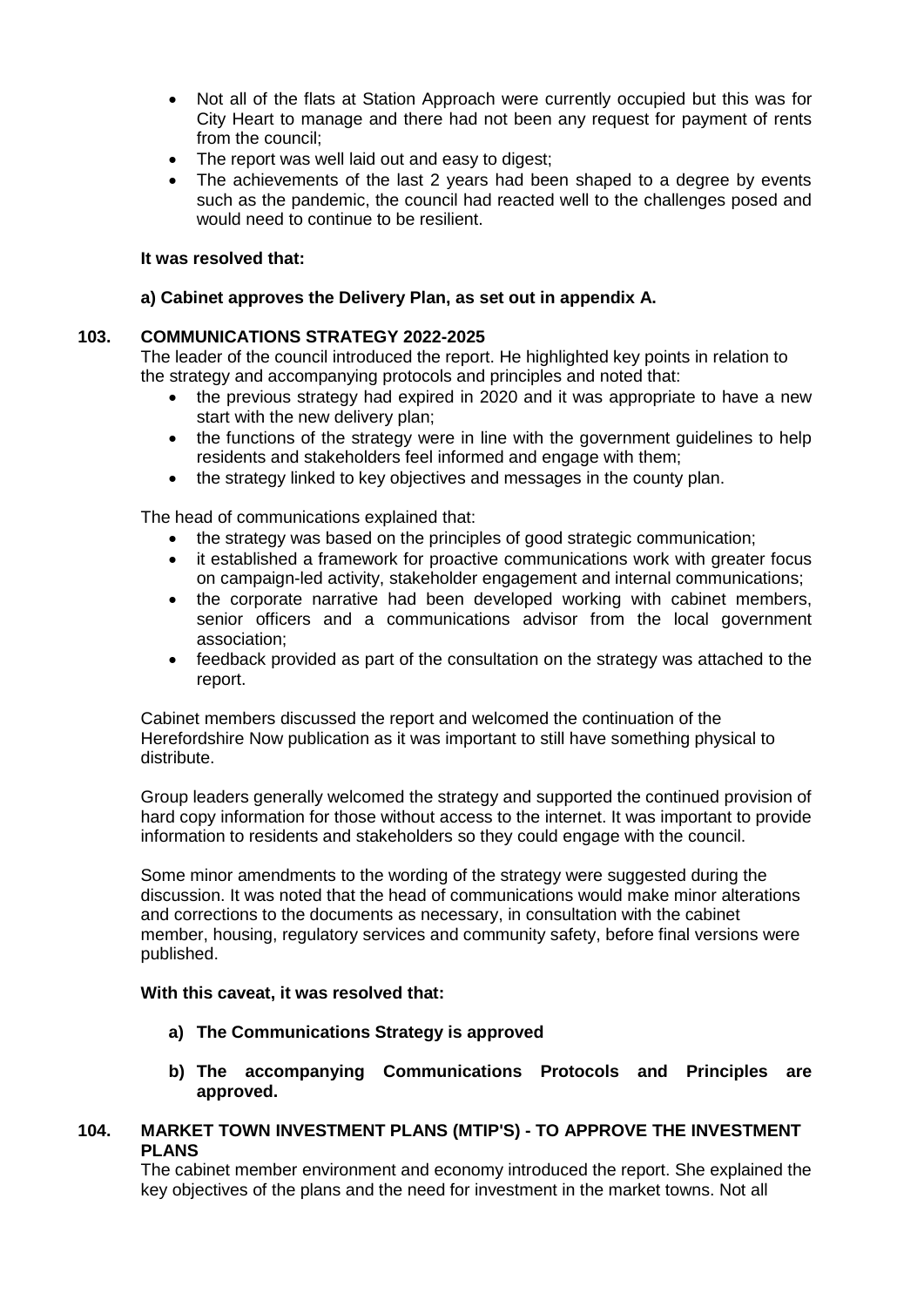projects would be able to generate a return that would pay for themselves so opportunities to bid for grant funds would be sought. The plans would evolve, with additional projects added in future and the council would work closely with stakeholders in each of the market towns.

Cabinet members discussed the report, highlighting some of the key projects in each of the market towns. The process of creating the plans was also highlighted. The connections made through this process were equally important in delivering for the market towns.

Group leaders welcomed the proposals to invest in the market towns and gave the views and questions of their groups. The role of rural villages was noted and it was hoped investment in the market towns might also benefit these communities.

#### **It was resolved that:**

- **a) The market town investment plans (MTIPs) in appendices 1 to 5 to the report are approved and adopted as providing direction for the identification of future economic development projects in the market towns;**
- **b) The MTIPs be used to guide the council's capital investment in market towns, which will support the economic recovery and development of the market towns; and**
- **c) The Corporate Director, Economy and Environment, following consultation with the Section 151 officer and the Cabinet member for Environment and Economy is delegated authority to take all operational decisions required to implement the above recommendations.**

The meeting ended at 5.08 pm **Chairperson**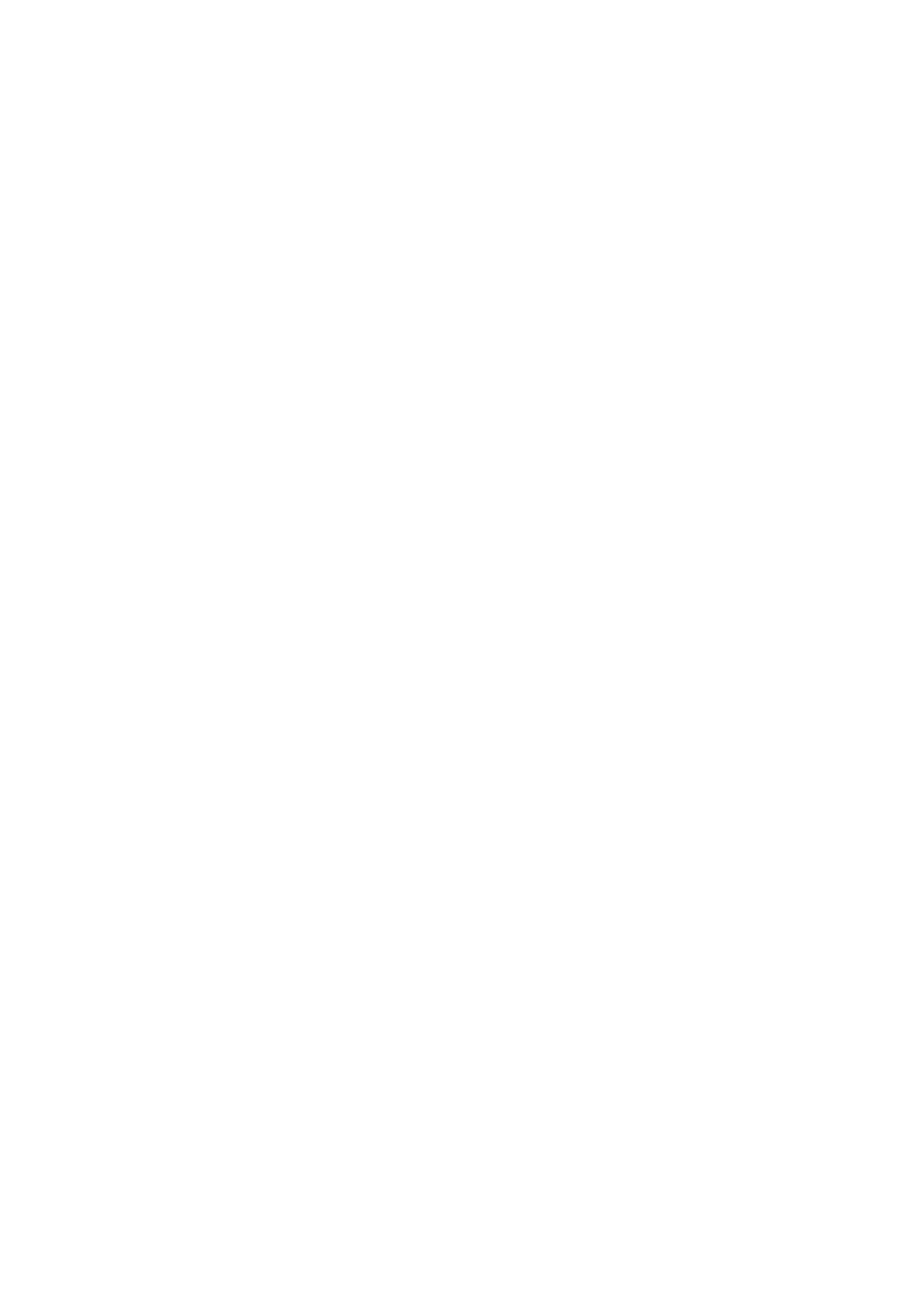# **PUBLIC QUESTIONS TO CABINET – 31 MARCH 2022**

## **Question 1**

## **From: C Wood, Hereford**

#### **To: cabinet member, infrastructure and transport**

*This question was carried forward from 24 February meeting.*

Can the cabinet and Cllr Harrington confirm that they will look at investing in improving the pavements in our market towns as part of the Market Town Investment Plans (MTIP's) because I am aware that many of them in these locations are not currently accessible for those using wheelchairs and mobility scooters.

## **Response**

The market town investment plans have identified a number of projects, including improvements to the public realm including refurbishment and improved accessibility for high streets. This will encourage people to use the high streets more and encourage further investment. There isn't yet funding allocated for this projects but Herefordshire Council will work with the town councils to get quality plans drawn up and will then seek to identify funding streams once Cabinet has approved them. We will make sure that accessibility for wheelchairs and mobility scooters is considered fully and that we design any public realms schemes with those considerations in mind.

## **Supplementary question**

Thank you for your response to my original question however I would like assurances from the Cabinet and Councillor Harrington that you will consult wheelchair and mobility scooter users when taking accessibility considerations into account for the market towns as part of the MTIP's.

## **Response**

The cabinet member confirmed he was happy to give such an assurance.

## **Question 2**

## **From: Mr P McKay, Leominster To: cabinet member, commissioning, procurement and assets**

Does Herefordshire Council have any map showing the location of our open spaces, such as common land, parks, children's play areas, and similar, that could be made viewable on the 'Highways and Public Rights of Way Map' webpage, so that all may see where they are and how to access them, and if not is there any prospect of such a map being raised?

## **Response**

Thank you for your question Mr McKay and I can see the benefit of linking the PROW map to our open spaces maps.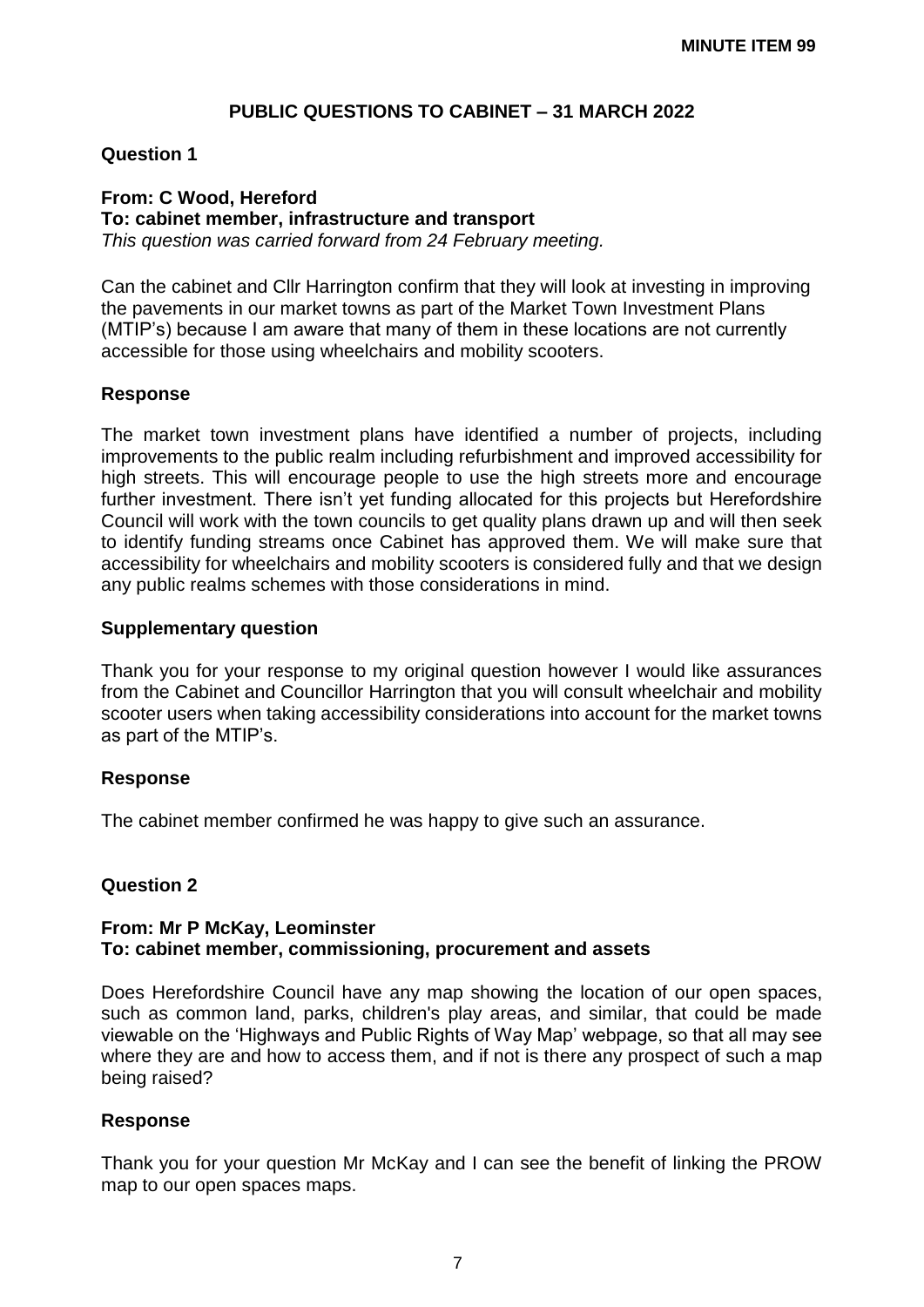Our open spaces maps, which show all of the Parks, Play Areas and Sports Pitches in the County are available on our Herefordshire Council Website at: <https://www.herefordshire.gov.uk/things/parks-play-areas-open-spaces>

Users are able to search via a map application and via Postcode. There is also a link to the list of Commons within Herefordshire: <https://www.herefordshire.gov.uk/community-1/commons-village-greens>

Currently these maps are not integrated into the "Highways and Public Rights of Way Map" but I will ask officer to explore the possibility of developing this integrated approach.

# **Supplementary question**

The Council Websites you make reference to pinpoint the locations, which may be OK for a small play area, but less so for large or linear open space land, and I ask if you would ask officers to explore the possibility of showing the shape, area or boundary on the 'Highways and PROW' Map, as part of developing an integrated approach?

# **Response from cabinet member, infrastructure and transport**

The cabinet member confirmed that this had already been requested.

# **Question 3**

# **From: Ms E Cairns, Hereford To: cabinet member, commissioning, procurement and assets**

Why did Hereford not get funds from the Changing Places allocation funds? A further £6.5m will be made available later in the year, will Hereford be applying?

# **Response**

Herefordshire Council did not apply for the first round of Changing Places funding. However, subject to the requirements of the next round, we would intend to make an application. We understand that the next application round will be available from the summer 2022.

The importance of public toilets and changing areas are crucial to both the visitor economy and public health. A year or so ago the council was able to open back up the Maylord Orchards toilets to a great response. This year I will be speaking with our Director of Public Health, Corporate Director of Economy and Environment and partners to identify a way in which we can not only apply for these funds but also look to open as many public toilets in the county as possible, I will be particularly focussing on the disproportionate effect that not having public toilets has on those with disabilities, those with young children and on women.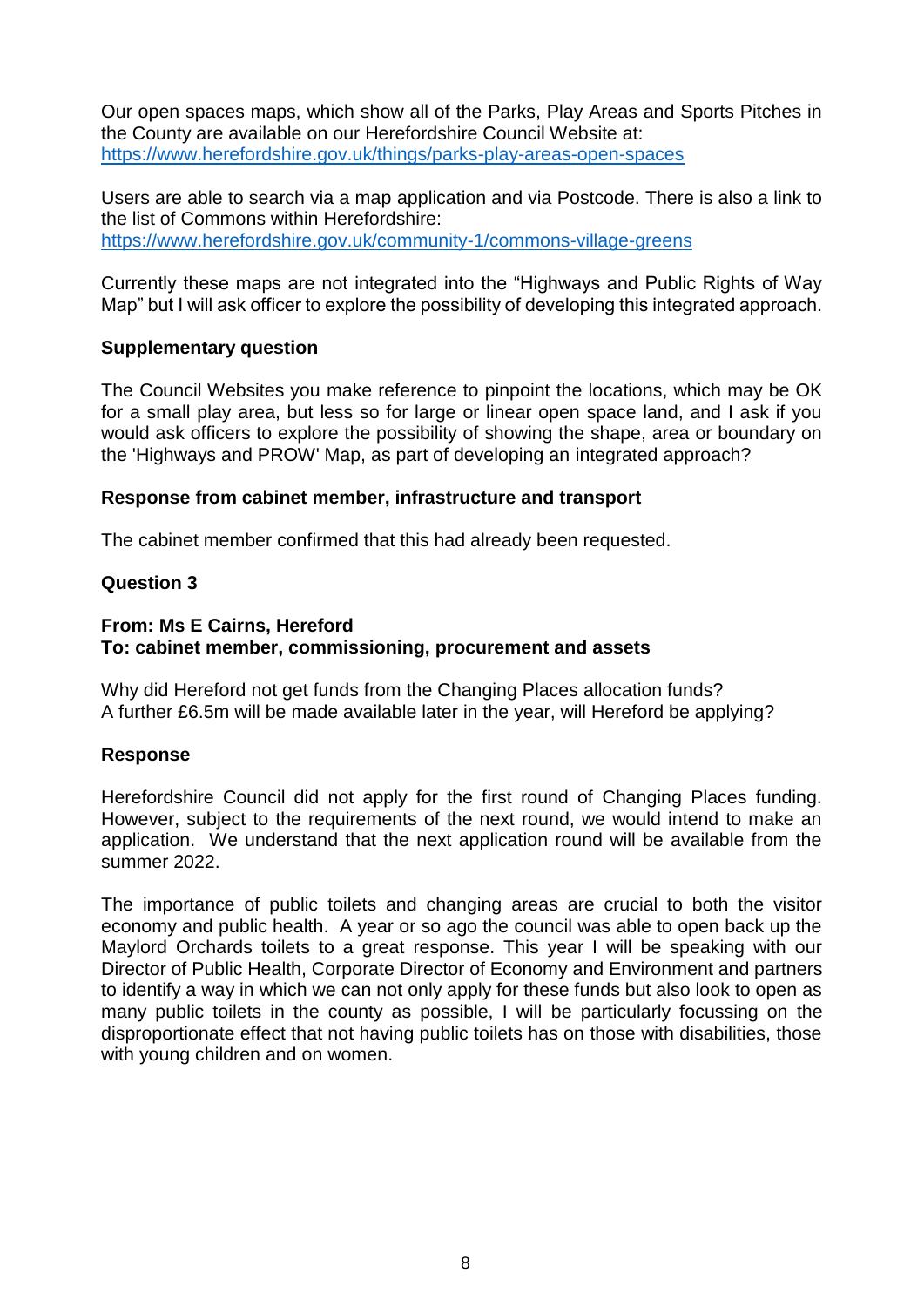# **Question 4**

## **From: Mr M Willmont, Hereford To: cabinet member, infrastructure and transport**

The Council have placed 17 planters containing trees along the central reservations of Station Approach/Link Road. I do not have the true cost of this but understand it would have been at least £140,000.00.

I believe that the quote below is from Councillor Harrington?

"We have managed to secure funding to put tree planters along the road that can be reused when we are able to put in a proper tree planting system."

What was so complicated about planting the trees in the ground now? This surely would have been a better solution financially. It surely would have resulted in a better appearance (in my opinion), saved money on maintenance and avoided having to find and move the planters to an alternative location at some time in the future (if one could be found!)?

# **Response**

Mr Willmont thank you for your questions, which I always appreciate and value, in part because of your expertise and past experience (I would welcome your input into the City Masterplan that is being drawn up currently if you want to get directly in touch).

The simple fact is I would like to see as many trees as possible planted in and around the City of Hereford and indeed all our county towns. Although a rural county with good tree cover around the County we have below the national average when it comes to tree cover in our urban areas. I would like as many good specimen trees planted back into the ground wherever possible and that is the direction we have given officers and will be supporting in new policy documents like the City Masterplan.

There are constraints to putting trees in the ground though, as you are no doubt aware (including capital funding time limits where grants are concerned) and we need to try to plan for them properly, spend good money on bedding them in carefully and solidly and future proof their siting to make sure someone like me doesn't come along in another few years and rip them out for some reason – spurious or otherwise. We particularly have to be careful about the glut of utilities that have gone into trenching underground around the City, often with little thought, in my opinion, because until we came in as an administration we didn't even have a proper Permitting scheme for the highways and public realm. It's not to say we can't plant where utility trenches lie but we need to put extra thought and resource into putting them in so their roots are protected and services aren't likely to be affected by roots – and roots are unlikely to be damaged by upgrading of utilities in the future.

On the City Link Road, the issue here is what we may want to do in the near future in terms of any changes and better provision of active travel measures (such as a segregated cycle lane as should have been originally delivered). Planting in-ground trees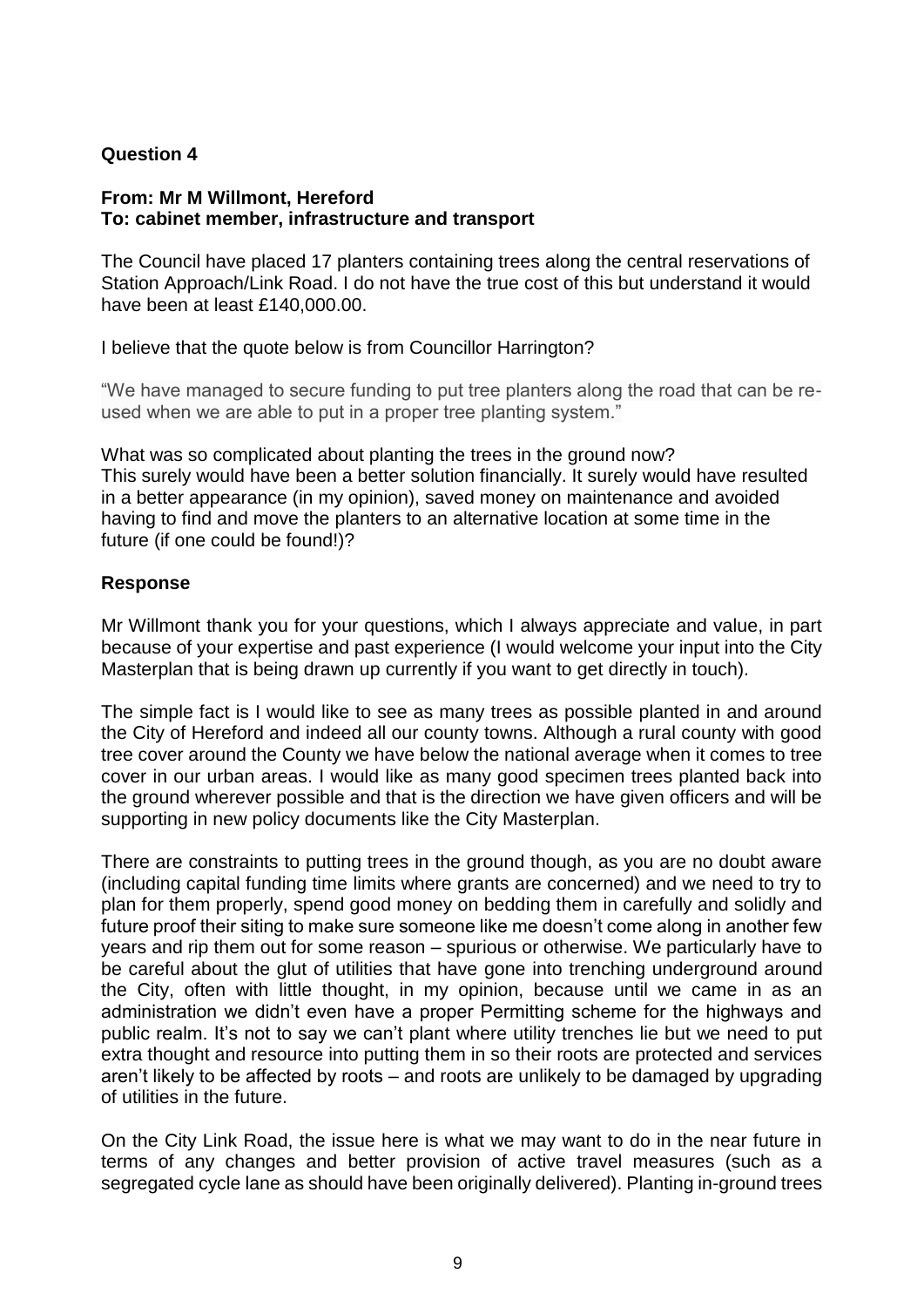now may restrict or curtail best design in that regard, so we need to sort the needed changes first.

So whilst I share your preference for in-ground trees, and we will plan and budget properly in good time for trees in-ground going back into our City which desperately needs greenery back, we have also chosen to introduce tree planters to help green the City – and as we build up more in-house capacity in our transport and highways teams this will allow us to make the best choices for siting good in-ground trees which I hope will be allowed to grow for many decades without being disturbed. The planters along the City Link Road and elsewhere will bring enjoyment and pleasure to our residents – and there will always be somewhere to put them in the future, they will remain an asset.

# **Question 5**

# **From: Ms M Albright, on behalf of Herefordshire Construction Industry Lobby Group**

# **To: cabinet member, infrastructure and transport**

Are Herefordshire Council confident that they are doing all that is possible and within their powers to find and implement restoration solutions (and create effective future protections) for the River Wye Catchment?

Various high level reports and recommendations have been published since 2019 focusing on the need to change land use and industrial agricultural practice yet the main action taken by HC remains the moratorium preventing small scale housing development in a section of the catchment. Restrictions and controls do not seem to apply up or downstream of The Lugg or against any other sector.

# **Response**

Ms Albright, thank you for your question, earlier this week I was passed a copy of the Lichfield's Economic Impacts Report compiled for the Homebuilders Federation which sets out their assessment of the enormous economic cost of the environmental challenges faced nationally and in particular here on the Lugg Catchment. We are all very conscious of what a severe impact that this has had upon homebuilders, construction workers and people wanting new homes in the North of the county.

As you know Herefordshire is in the process of purchasing three Integrated Wetland Sites and will consider purchasing further sites to protect the Lugg and if it is eventually necessary the Wye Catchment too. Subject to the completion of expert technical and legal reviews and the assessment of new advice from Natural England published last week, I am hoping that our next Cabinet meeting will be able to consider proposals to offer developers credits which will begin to get the north of the county building again.

We are also in the process of completing a new Agricultural Supplementary Planning Document which will contains a phosphate calculation tool which will enable a much better assessment of proposed agricultural developments in the catchment. We know that land use has to change if soils are to become healthy again and our rivers are to be protected. Our Agricultural SPD will help measure this but we very much depend on the statutory responsibilities held by Natural England and the Environment Agency being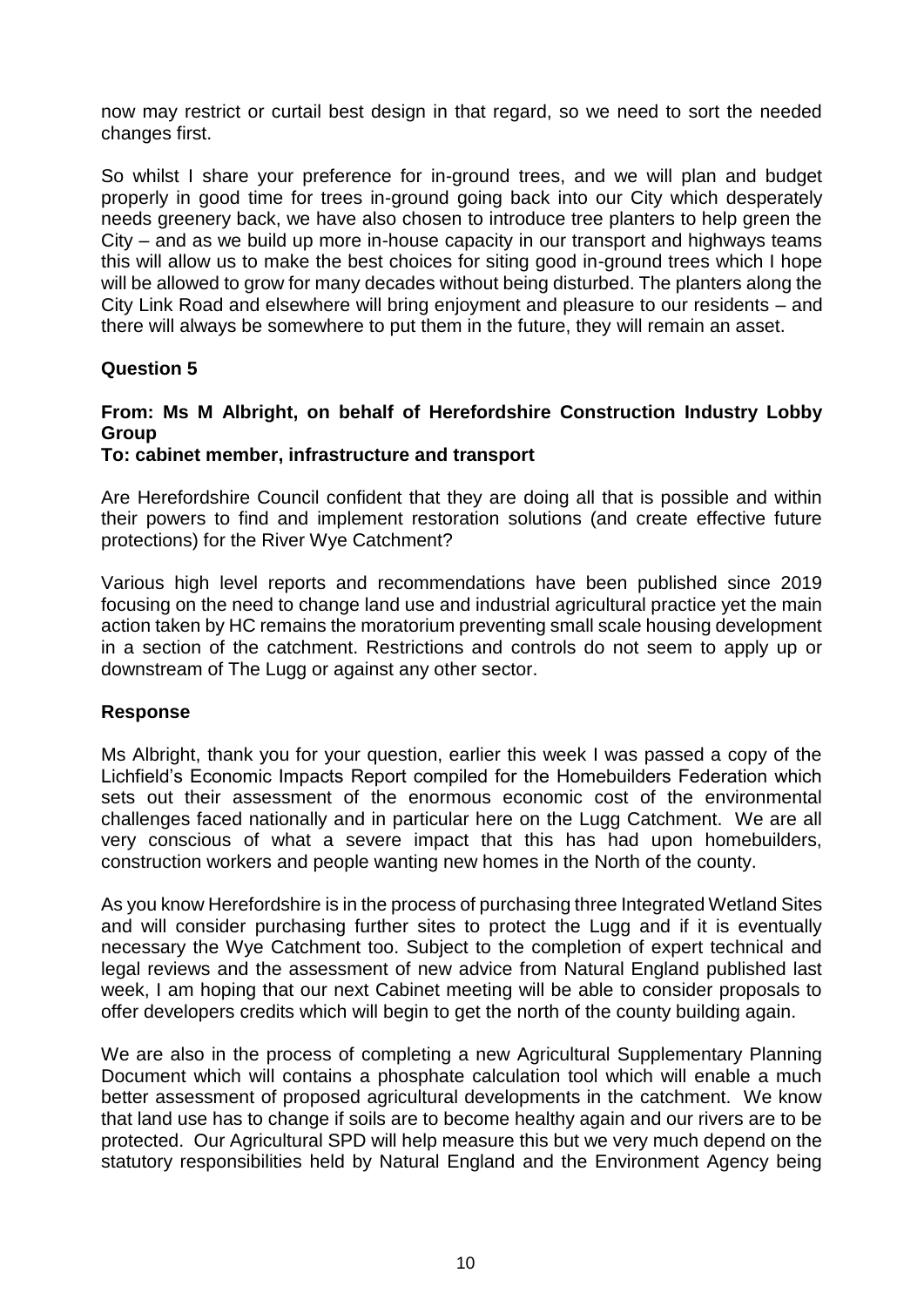actively discharged to see such change happen and we will continue to press for change through the Nutrient Management Board (NMB).

That said, and following recent calls for a Water Protection Zone, we also believe that many of the issues the catchment faces are systemic and need much greater attention than the NMB is equipped to deliver, important though this body is. This is why we have been calling for a Phosphate Commission to bring together English and Welsh counterparts from across all the agencies, and with assistance from recognised industry experts, to focus greater attention on solving intractable cross border and cross partner issues such as those you mention in your question. I do hope you will support proposals for a Phosphate Commission and we shall continue to keep you posted on the proposal as plans for its delivery develop.

We are also actively engaging with representatives from the farming community providing proactive assistance to encourage Environmental Land Management Schemes especially where this will bring cutting edge approaches to prevent further pollution and to accelerate the safe encapsulation of the deposits already built up in our soils. We also continue to engage with the Poultry industry who now recognise they have a part to play in finding solutions too.

Finally, I want to assure Hereford Constructors Information Liaison Group that we will continue to do all WE can to get the north of the county building again and to seek the restoration of our rivers which I am sure we all want to see.

## **Supplementary question**

HCILG would like to reiterate that the current situation is harming the wider county and our communities in all sorts of ways - not simply the construction sector, jobs and delivery of new homes.

Having attended yesterday's Nutrient Management Board meeting it is now clear that any progress from the agencies, neighbouring authorities, NGO's and the agricultural sector remains slow, uncertain and unlikely to deliver river and soil restoration and so end the moratorium.

HCILG would therefore implore Herefordshire Council to now seek, embrace and support any privately delivered nutrient and ecology betterment projects from businesses, individuals and charities such as The Wildlife Trust.

Do you agree that creating a supportive, dynamic and agile environment where neutrality and betterment can be welcomed and secured from innovative private projects, alongside your wetlands which will be paid for by the construction sector, is the most viable way for us all to take control over the situation and finally begin the long process of ecological restoration alongside sustainable growth?

As always HCILG would be happy to help find ways to accelerate this.

# **Response**

The cabinet member thanked the construction industry lobby group for their work and lobbying on behalf of builders and noted the implications for them of the moratorium. He confirmed that the council was very happy to work with groups such as the CILG and the wildlife trust but the council would be taking a risk if it granted planning permission against